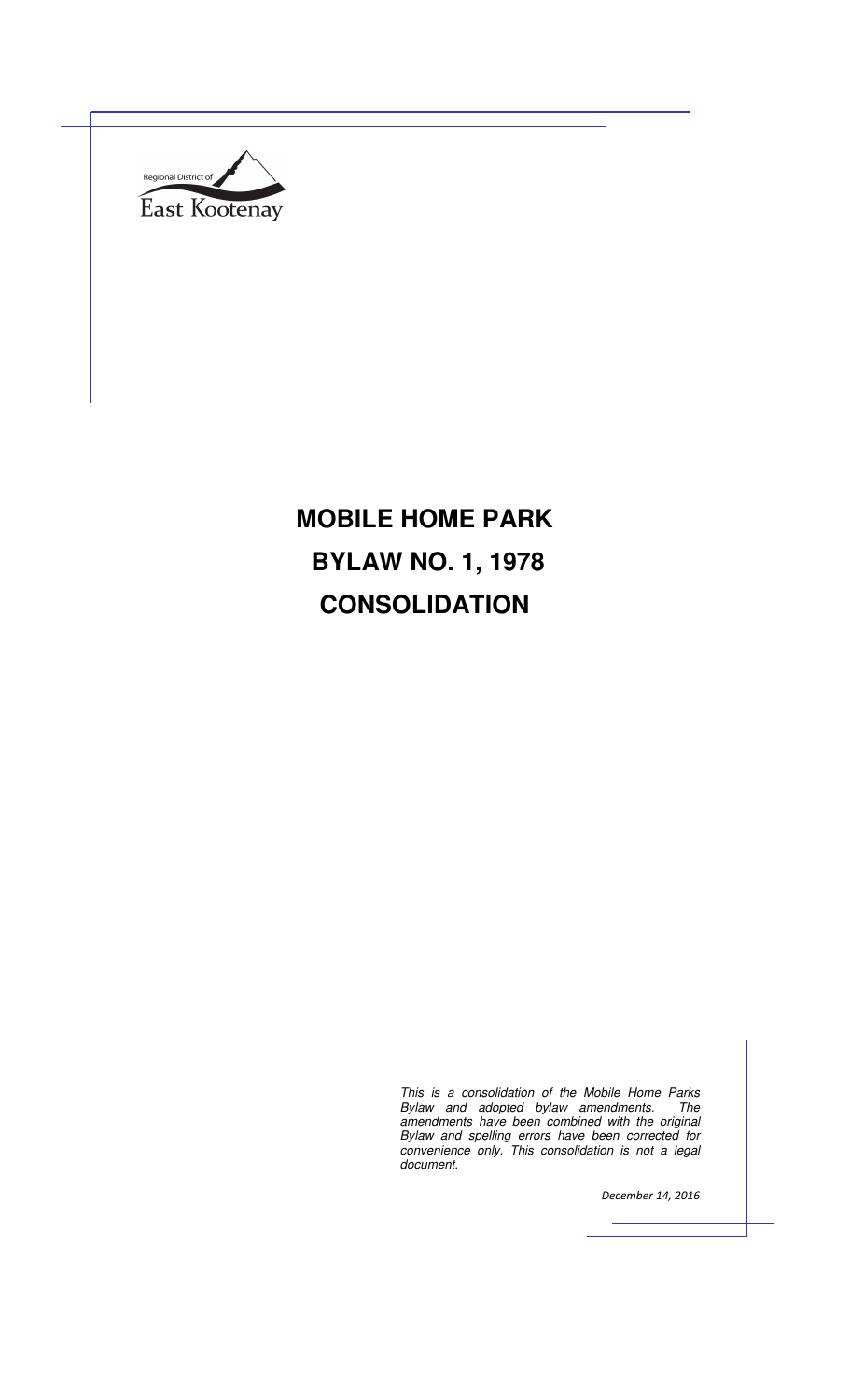| <b>BYLAW AMENDMENTS</b> |                     |           |                      |                          |  |
|-------------------------|---------------------|-----------|----------------------|--------------------------|--|
| <b>Bylaw</b><br>No.     | Amend.<br>No. / Yr. | Adopted   | <b>Short Citing</b>  | <b>Legal Description</b> |  |
| 375                     | 1/82                | 06 Aug 82 | Miscellaneous / RDEK | <b>Text Amendment</b>    |  |
| 1081                    | 2/93                | 06 Aug 93 | Miscellaneous / RDEK | <b>Text Amendment</b>    |  |
| 1093                    | 3/93                | 05 Nov 93 | Miscellaneous / RDEK | <b>Text Amendment</b>    |  |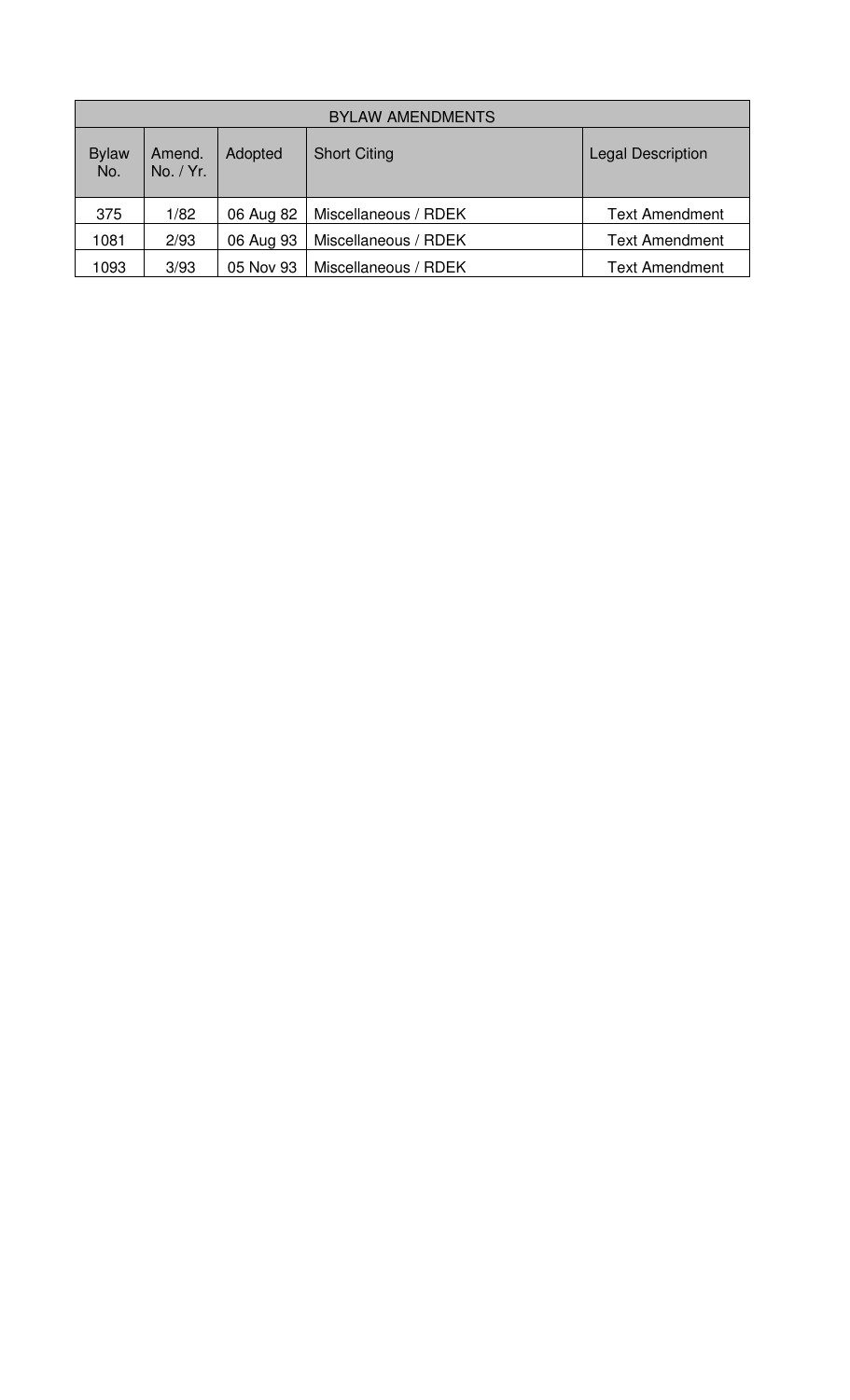# **BYLAW NO. 209**

# **R.D.E.K. MOBILE HOME PARK BYLAW NO. 1, 1978**

# **INDEX**

|                                               | <b>Pages</b>   |  |
|-----------------------------------------------|----------------|--|
| Interpretation and Administration             | 1              |  |
| Mobile Home Park Application, Approval Permit | 4              |  |
| <b>General Provisions</b>                     | 6              |  |
| Design and Layout Standards                   | $\overline{7}$ |  |
| <b>Recreation Area</b>                        | 10             |  |
| Access, Roadways and Walkways                 | 10             |  |
| <b>Ancillary Buildings</b>                    | 11             |  |
| <b>Water Supply</b>                           | 11             |  |
| Sewage Systems and Sewage Disposal            | 12             |  |
| Garbage Disposal                              | 12             |  |
| Fire Hydrants                                 | 12             |  |
| <b>Street Lighting</b>                        | 12             |  |
| <b>Supervision and Reporting</b>              |                |  |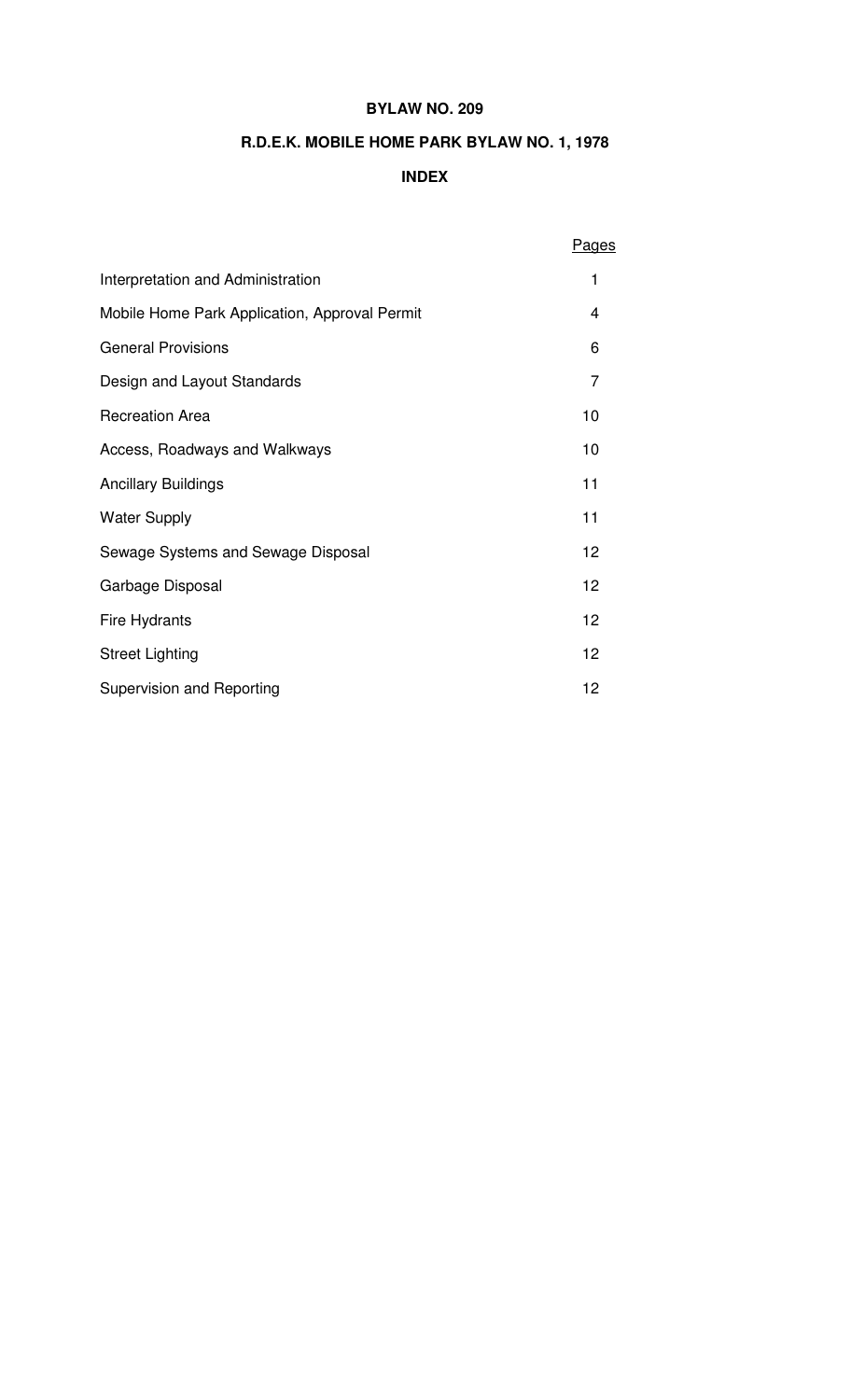## **REGIONAL DISTRICT OF EAST KOOTENAY**

#### **BYLAW NO. 209**

A Bylaw to regulate the establishment, extension, design and servicing of mobile home parks within the Regional District of East Kootenay pursuant to Part XXI, Division (5) and Section 714(i)(j) of the "Municipal Act".

WHEREAS the Ministry of Health has rescinded that portion of the "Health Act" pertaining to rules and regulations governing the establishment, extension, design and servicing of mobile home parks;

AND WHEREAS the Ministry of Municipal Affairs and Housing deems it responsible for Regional Districts and Municipalities to enact legislations to regulate the establishment, extension, design and servicing of mobile home parks within their jurisdictions;

AND WHEREAS the Board of the Regional District of East Kootenay deems it desirable and expedient to adopt a Bylaw to make provision for the regulation and administration covering the establishment, extension, design and servicing of mobile home parks within the Regional District of East Kootenay;

NOW THEREFORE, the Board of the Regional District of East Kootenay PURSUANT TO THE AUTHORITY OF Part XXI, Division (5) and Section 714(i)(j) of the "Municipal Act", in open meeting assembled, enacts as follows:

# **INTERPRETATION AND ADMINISTRATION**

# **TITLE**

1.01 This Bylaw may be cited as "Regional District of East Kootenay Mobile Home Parks Bylaw No. 1, 1978".

## **APPLICATION**

- 1.02 This Bylaw shall apply to all of that part of the Regional District which is not within the boundaries of a city, district, town or village.
- 1.03 In this Bylaw, unless the context otherwise requires,

**Anchor** means a system for ensuring stability of a mobile home under the effects of wind;

**Ancillary building** means a building for the common use of the tenants and includes recreation buildings, laundry and other service facilities;

**Approval** means approval in writing;

**Buffer area** means the buffer area described in Section 4.08;

**Board** means the Board of the Regional District of East Kootenay;

**Double blocking** means a system of blocking in which blocks of alternate courses are placed at 90 degrees;

**Floor area** means an area of a mobile home that is occupied or intended for occupancy but does not include exits or attics, crawl or duct spaces;

**Inspector** means the Building Inspector or such other person appointed by the Board to administer this Bylaw;

**BL 375 06 Aug 82**

 **Lot** means an area of land designated as a separate and distinct parcel on a legally recorded subdivision plan or description filed in the Land Title Office;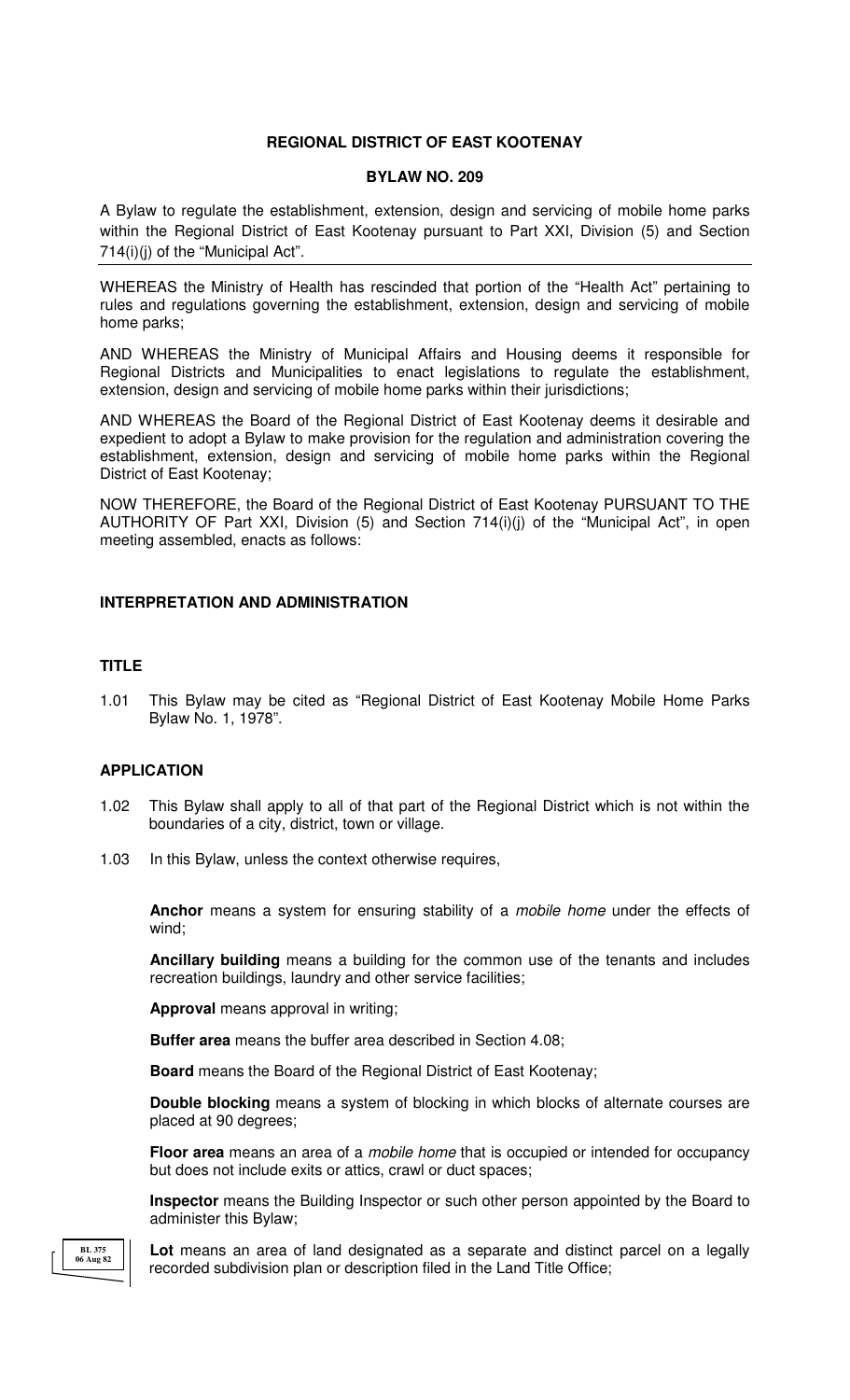.

The following list gives the Imperial Measurement equivalents to the Metric System of Measurement used in this Bylaw.

| 1.03       | 8 x 40 feet becomes 2.5 x 12 m                                                                              |
|------------|-------------------------------------------------------------------------------------------------------------|
| 3.01(2)    | 100 feet becomes 30 m                                                                                       |
| 3.01(3)    | 2 feet becomes 0.6 m<br>10 feet becomes 3 m                                                                 |
| 3.01(6)    | one square mile becomes 2.5 km <sup>2</sup>                                                                 |
| 4.03       | 6 feet becomes 1.8 m<br>32 square feet becomes 3 m <sup>2</sup>                                             |
| 4.04       | 5 acres becomes 2 hectares (ha)                                                                             |
| 4.05       | 8 mobile home units per acre becomes 18 mobile home units per hectare                                       |
| 4.06       | 4,000 square feet becomes 370 m <sup>2</sup><br>40 feet becomes 12 m                                        |
| 4.08(1)    | 25 feet becomes 7.6 m<br>15 feet becomes 4.6 m                                                              |
| 4.08(2)(c) | 25 feet becomes 7.6 m                                                                                       |
| 4.09(1)(a) | 6 feet becomes 1.8 m<br>10 feet becomes 3 m                                                                 |
| 4.09(2)    | 25 feet becomes 7.6 m                                                                                       |
| 4.12(1)    | 4 feet becomes 1.2 m<br>2 square feet becomes 0.2 m <sup>2</sup>                                            |
| 4.13(1)(c) | 40 square feet becomes 3.7 m <sup>2</sup><br>4 feet becomes 1.2 m                                           |
| 4.15(1)    | 4,000 square feet becomes 370 m <sup>2</sup><br>7,500 square feet becomes 700 m <sup>2</sup>                |
| 4.16(b)    | $600 - 900$ cubic feet becomes $17 - 25$ m <sup>3</sup>                                                     |
| 4.16(c)    | 8 feet becomes 2.4 m                                                                                        |
| 4.17       | 100 square feet becomes 9 m <sup>2</sup>                                                                    |
| 5.01(3)    | 10,000 square feet becomes 100 m <sup>2</sup>                                                               |
| 6.01(2)    | 300 feet becomes 90 m                                                                                       |
| 6.02(2)(a) | 28 feet becomes 8.5 m                                                                                       |
| 6.02(2)(b) | 28 feet becomes 8.5 m, 60 feet becomes 18 m                                                                 |
| 6.02(2)(c) | 22 feet becomes 6.7 m, 50 feet becomes 15 m                                                                 |
| 6.02(2)(d) | 400 feet becomes 122 m                                                                                      |
| 6.02(5)    | 50 feet becomes 15 m                                                                                        |
| 7.01(b)    | 15 feet becomes 4.6 m                                                                                       |
| 8.01       | 30 pounds per square inch becomes 200 kPa<br>50 pounds per square inch becomes 350 kPa                      |
| 8.04       | three-quarters inch becomes 18 mm                                                                           |
| 11.01(1)   | 500 feet becomes 150 m                                                                                      |
| 11.01(3)   | 1 1/2 inch becomes 36 mm<br>4 feet becomes 1.2 m<br>75 gallons becomes 280 liters<br>20 psi becomes 133 kPa |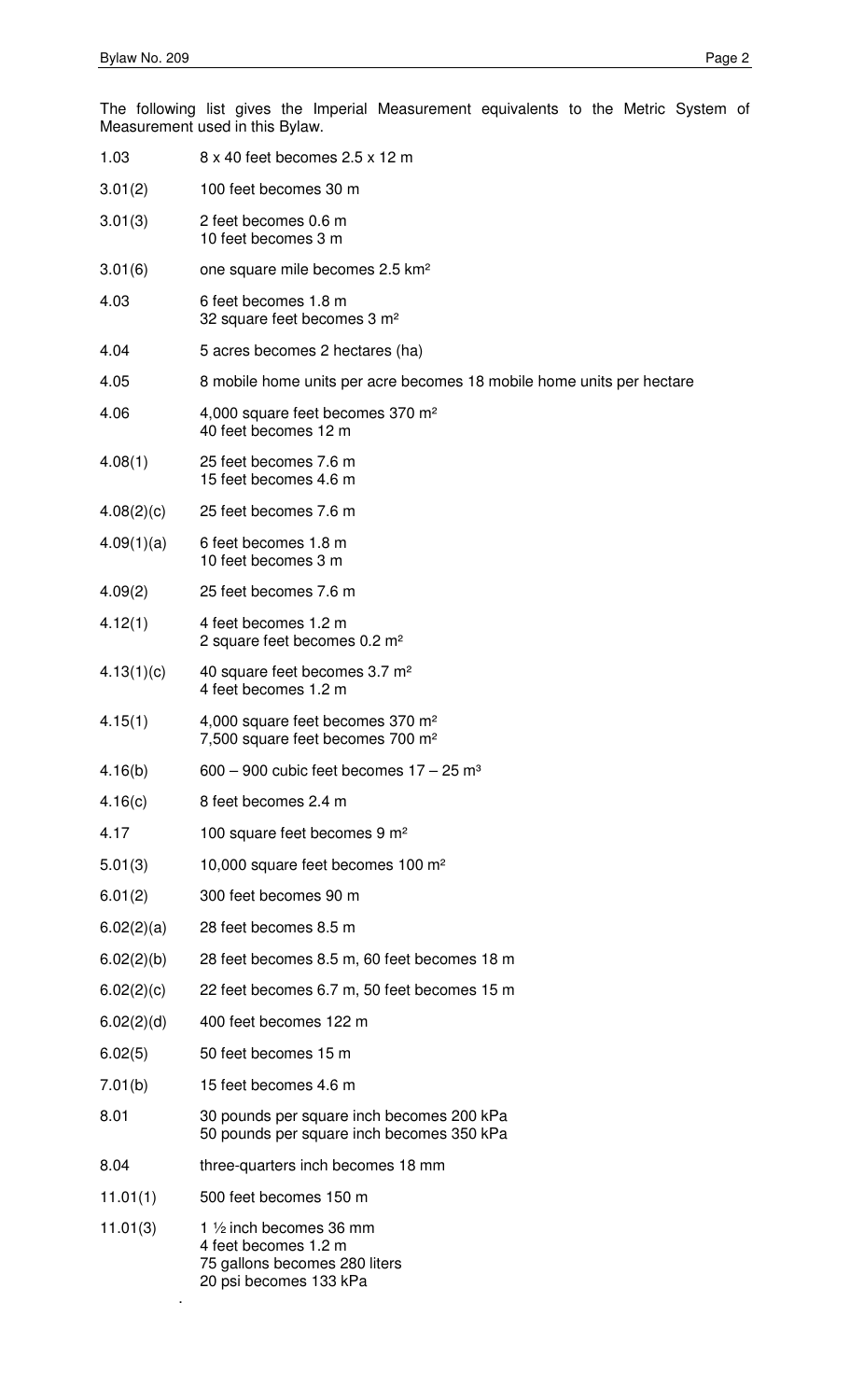**Medical Health Officer** means the Medical Health Officer appointed under the Health Act for the territorial jurisdiction of the area in which a *mobile home park* is located;

**Mobile home** means a single family dwelling unit equipped with a water closet and a bathtub or shower, waste from which may be disposed of directly into a sewer, and manufactured as a unit or units intended to be occupied in a place other than of its manufacture on a year-round, long term basis. It may be designed with a detachable towing and touring gear and upon arrival at the site, can be completed and ready for occupancy except for placement on foundations, connections of utilities and some incidental assembly;

**Mobile home area** means a building or part wherein accommodation is provided for transient lodgers. Entrance and exit ways are shared and the building may include public areas such as a lobby, restaurant, meeting, entertainment and recreation facilities;



**Mobile home park** means land used or occupied by any person for the purpose of providing spaces for the accommodation of two or more mobile homes and for imposing a charge or rental for the use of such space except where two or more *mobile homes* are permitted on a *lot* in a *zone* other than a *zone* which permits *Mobile Home Parks*;

**Mobile home space** means an area of land for the installation of one mobile home with permissible additions and situated within a mobile home area;

**Mobile home pad** means that portion of a mobile home space, designated, designed and prepared for the support of a mobile home. It may contain service connections;

**Owner** means an owner, agent, lessor, or manager of, or any person who operates, a mobile home park;



**Parcel** means a lot, block or other area in which land is held or into which land is subdivided;

**Potable water** means water which is approved for drinking purposes by the *Medical* Health Officer;

**Roadway** means an allowance within a mobile home park part or all of which is made suitable for normal vehicular use so vehicles can gain access to abutting spaces;

**Utility service building** means a building or structure providing for public utility facilities for water, sewer, electrical, telephone and similar services, established by the municipality, regional district, by another government body or by a company regulated by statute;



**Zone** means a zone established under the Zoning Division of the "Municipal Act".

# **PROHIBITIONS**

- 1.04 No person shall
	- (a) locate, establish, construct, alter, extend, expand, subdivide or operate a mobile home park; or.

Bylaw; but any upgrading shall not lessen the compliance with the Bylaw and

(2) Existing mobile homes that do not meet Canadian Standards Association Standard Z-240 standards/specifications shall be permitted to relocate or move into a mobile home park developed prior to the adoption of this Bylaw only if brought up to Z-240 standards with respect to electrical service and if the gas and heating systems are

(b) cause to allow a *mobile home* to be parked or to remain in a *mobile home park* 

in contravention of this Bylaw.

expansion shall meet Bylaw provisions.

in accordance with Section 3.07 of this Bylaw.

## **EXCLUSION**

1.05 (1) No person shall be compelled to upgrade existing parks to the standards of this **BL 1081 06 Aug 93**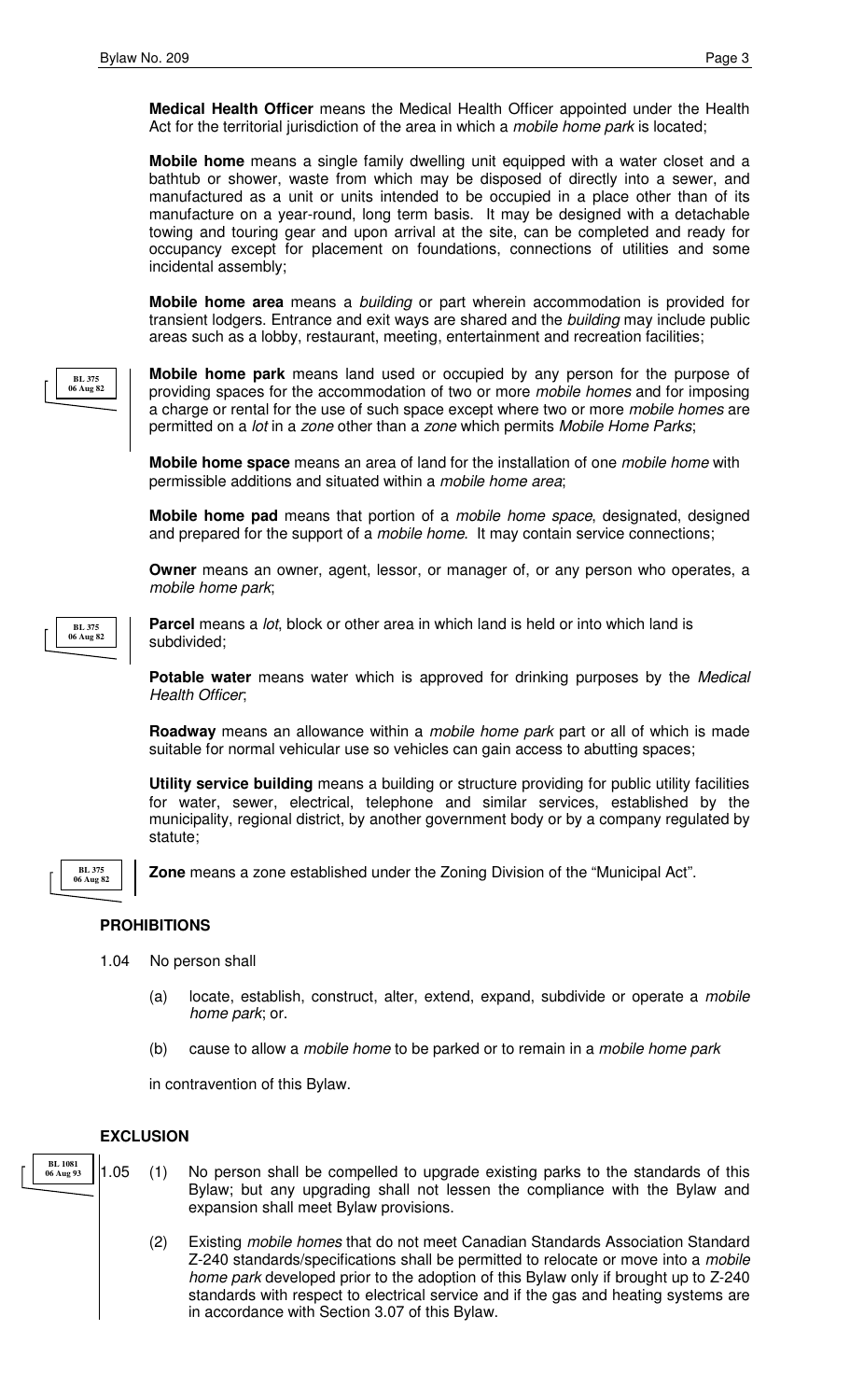- 1.06 (1) The Director of Planning or Building Inspector or such other person appointed by the Board shall administer this Bylaw.
	- (2) Persons appointed under subsection (1) may enter any mobile home park at any reasonable time for the purpose of administering or enforcing this Bylaw.

## **VIOLATION**

- 1.07 (1) It shall be unlawful for any person to cause, suffer or permit the establishment, extension, or operation of a *mobile home park* in contravention of this Bylaw or otherwise to contravene or fail to comply with this Bylaw.
	- (2) It shall be unlawful for any person to prevent or obstruct any official appointed under subsection (1) of Section 1.06 from carrying out his duties under this Bylaw.

# **PENALTY**

- 1.08 (1) Any person who violates any provisions of this Bylaw is liable on summary conviction to a penalty not exceeding one thousand (\$1,000.00) dollars, and also the cost of the prosecution.
	- (3) Upon conviction, the court may direct that no prosecution under section (2) may be made with respect to the continuance of the violation, for such period of time as it directs.

# **SEVERABILITY**

1.09 If any section, subsection, sentence, clause or phrase of this Bylaw is for any reason held to be invalid by the decision of any court or competent jurisdiction, such decision shall not affect the validity of the remaining portions of this Bylaw.

## **MOBILE HOME PARK APPLICATION, APPROVAL AND PERMIT**

## **APPLICATION PLANS AND SPECIFICATIONS**

- 2.01 All applications for approval of plans and specifications shall be made in writing and shall contain
	- (a) the name and address of the applicant;
	- (b) the intended use of the land;
	- (c) a popularly understandable description of the location of the land and the legal description of the land on which the proposed mobile home park is to be established, constructed, altered, or extended, together with a written statement describing the vegetation characteristics of the site, ie., ground and tree cover.
	- (d) a map showing the location of the source of the proposed water supply, and the location and extent of the area proposed for sewage disposal, waste water disposal, and garbage disposal.
	- (e) two full sets of working drawings at a scale of 1:2000 showing
		- (i) the area dimensions and legal description of the parcel of land;
		- (ii) the dimensions and location of the buffer area (see Section 4.08(1) and (2);
		- (iii) the number, location, dimensions, and designation of all *mobile home* spaces, and location and dimensions and designation of all roadways, the owner's residential plot (if any), and, recreation area;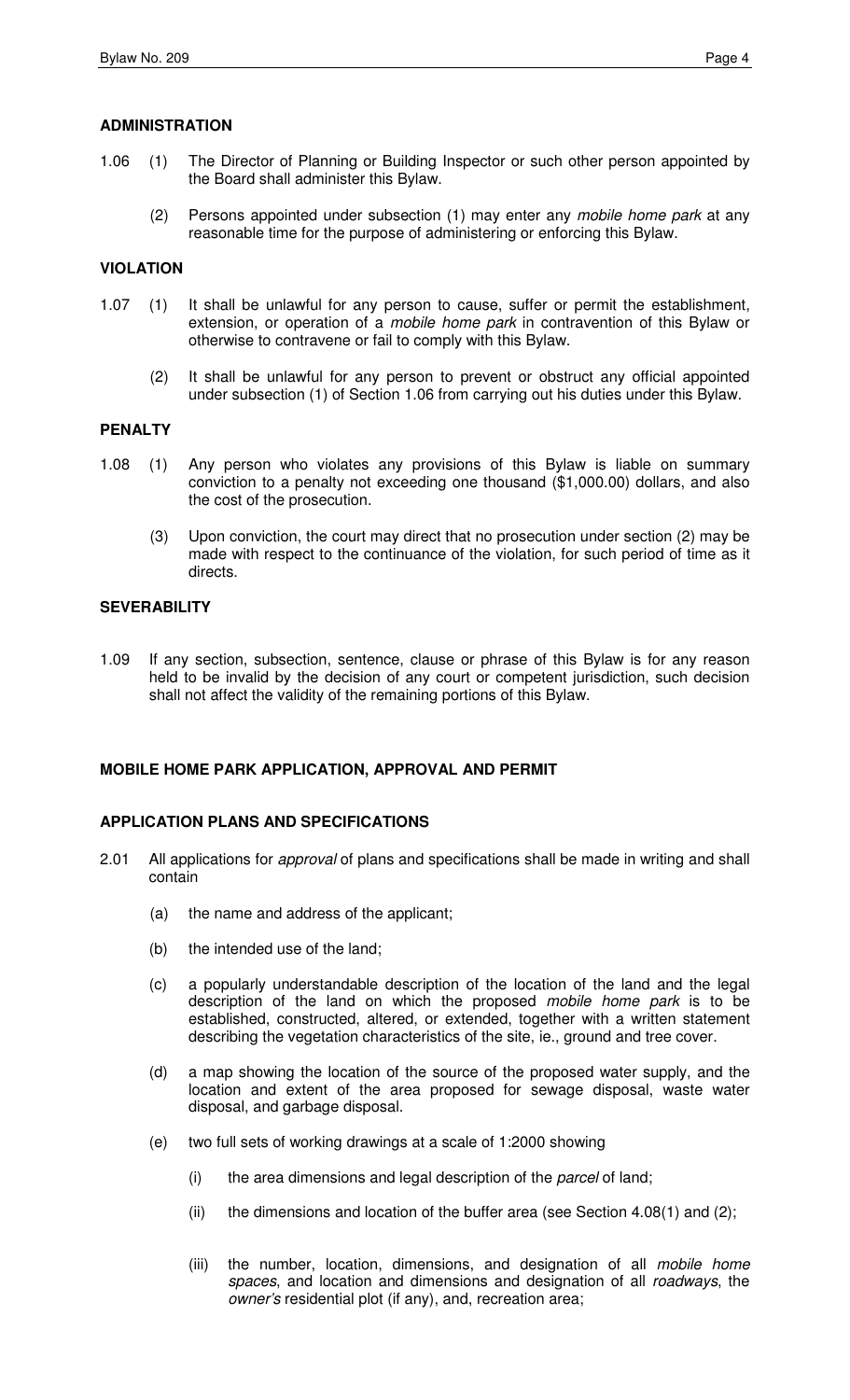- (iv) the dimensions and location of all ancillary buildings, the owner's residence, and other structures;
- (v) the location and dimension of all off-street parking facilities;
- (vi) the location and details of the source of water, treatment plants, water distribution lines, and outlets;
- (vii) the location and details of all connections to the sewer, sewer lines, septic tank(s) and sub-surface disposal field, or other private sewage treatment plants and disposal methods;
- (viii) the location and details of all on-site garbage and refuse disposal areas;
- (ix) a north arrow and notation of the scales used;
- (x) a general landscaping plan for the site and location of existing tree stands;
- (xi) all water courses or water frontage within or adjacent to the land concerned;
- (xii) the relationship of the proposed *mobile home park* to adjacent roads.

# **APPROVAL AND PERMIT**

- 2.02 (1) No person shall establish, construct, alter, subdivide, or occupy a mobile home park until written approval of detailed plans and specifications is received and permit issued by the Director of Planning.
	- (2) Written approval and permit under subsection (1) shall not be given until a sewage disposal permit has been issued, water supply and system and garbage disposal method has been approved by the authority having jurisdiction.
	- (3) The Director of Planning shall examine each complete application for a mobile home park permit and shall notify the applicant in writing within 60 days either that the permit is issued or that it is refused.
	- (4) The Director of Planning may:
		- (a) require the applicant to provide additional relevant information, including but not limited to topographic and soil condition data;
		- (b) conduct inspections and tests in the vicinity of the site of the proposed mobile home park.
	- (5) If the issuance of a mobile home park permit is refused, the Director of Planning shall notify the applicant in writing of the reasons for refusal.
	- (6) Applicant may appeal to the Board of Variance with respect to relaxation of provisions within the jurisdiction of the Board of Variance.
	- (7) A mobile home park permit shall permit the establishment of a mobile home park on the land concerned only in compliance with the *mobile home park* plan approved and permit issued.
	- (8) If, after the issuance of any permit, the construction authorized thereunder be not commenced within 6 months from the date thereof, or if, after the commencement of a period of 6 months through any cause other than weather conditions, strikes, lockouts, or if the work be not carried on continuously and in a bona fide manner such permit shall be void, and the work shall be not again commenced until a new permit shall have been issued and fee paid.
	- (9) Fees
		- (a) Each initial application for a mobile home park permit submitted shall be accompanied by an application fee of Twenty-Five (\$25.00) dollars for the first mobile home space and (\$10.00) dollars for each additional mobile home space shown in the mobile home park plan.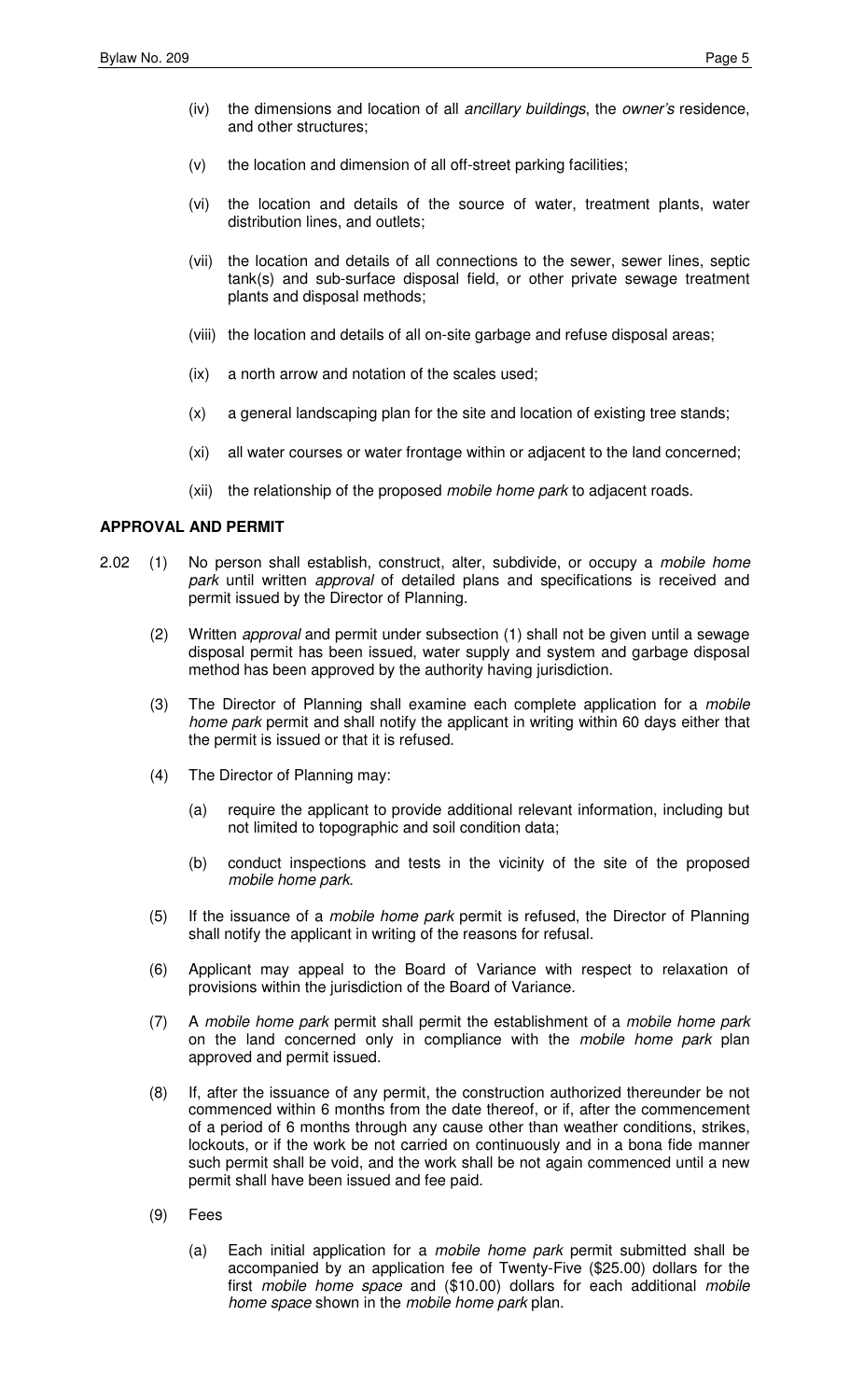- (b) Each application for renewal of a mobile home park permit shall be accompanied by an application fee of Two (\$2.00) dollars for each mobile home space shown in the mobile home park plan.
- (c) The charge for permits for the construction of buildings or structures in the mobile home park shall be the same as specified in the Building Bylaw in effect in the Regional District of East Kootenay.
- (d) The value of construction shall be the contract price together with a reasonable allowance for extras or such construction value to be calculated or fixed by the Building Inspector according to the submitted plan and specifications.
- (10) No application for a mobile home park permit shall be accepted for processing unless it includes all documents, information and fees required in Sections 2.01, 2.02, and 6.01.

# **GENERAL PROVISIONS**

- 3.01 (1) No person shall locate a mobile home or owners' residence except on a welldrained site that is at all times free of stagnant pools, and is graded for rapid drainage.
	- (2) No person shall construct a building or locate a mobile home in a mobile home park within 30 m of the natural boundary of a lake or, within 30 m of the natural boundary of any other nearby watercourse or source of water supply, excluding wells.
	- (3) Notwithstanding any other provisions of this Bylaw, no building or structure, excepting fences or signs or water related structures or building such as boat houses and pump houses shall be constructed, altered, moved or extended, nor mobile home located, with the underside of the floor system of any area used for habitation, business, or storage of goods damageable by floodwaters, or in the case of a mobile home, the ground level on which it is located, lower than 0.6 m above the two hundred year flood level where it can be determined, or if not, less than 3 m above the *natural boundary* of any nearby watercourse or lake.
	- (4) Where landfill is used to achieve the required elevation, no portion of the landfill slope shall be closer than the above setback distances from the natural boundary and the face of the fill slope shall be protected against erosion with rock, concrete or other non-erodible materials.
	- (5) Provided that with the approval of the Deputy Minister of the Environment, or his Designate, these requirements may be reduced.
	- (6) For the purposes of the subsection, the following definitions shall apply:

**Natural boundary** means the visible high water mark of any lake, river, or stream or other body of water where the presence and action of the water are so common and usual, and so long continued in all ordinary years, as to mark upon the soil of the bed of the lake, river, stream, or other body of water, a character distinct from that of the banks thereof, in respect to vegetation, as well as in respect to the nature of the soil itself.

**Watercourse** is any natural or manmade depression with well defined banks and a bed 0.6 m or more below the surrounding land serving to give direction to a current of water at least six months of the year or having a drainage area of 2.5 km² or more or as required by an Official of the Ministry of Environment of the Province of British Columbia.

- 3.02 All land within a mobile home park must be described as one parcel under the Land Registry Act.
- 3.03 The plumbing, electrical and building in any mobile home park including additions and alterations shall comply with the Bylaws or regulations in force in the territorial jurisdiction in which the mobile home park is situate.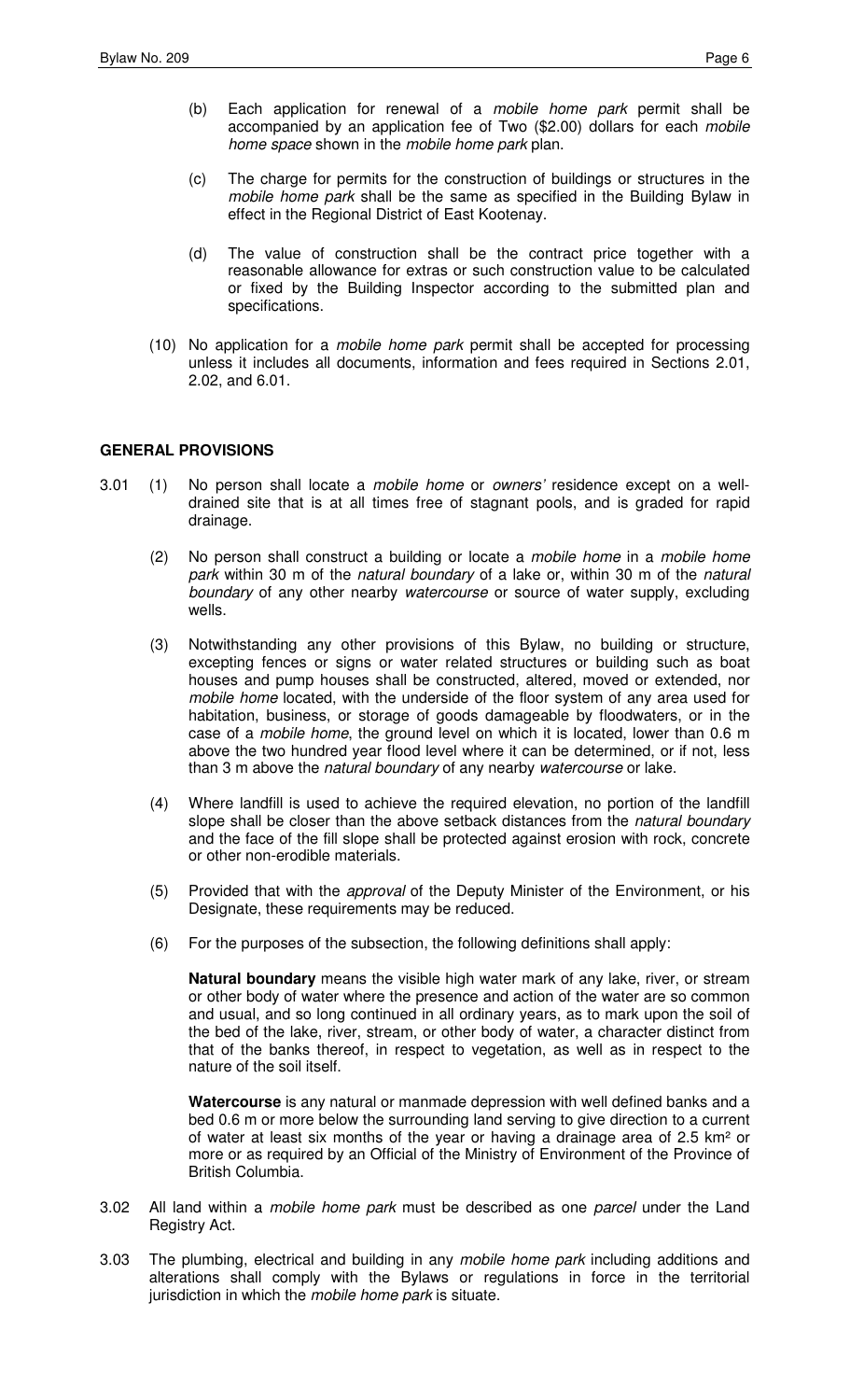- 3.04 (1) No occupied mobile home shall be located elsewhere in a mobile home park than on a mobile home area.
	- (2) No more than one *mobile home* shall be located in a *mobile home space*.
- 3.05 No person shall dispose of garbage or refuse or any sort of waste except in accordance with the arrangements made by the owner of the mobile home park, and approved by the Medical Health Officer.
- 3.06 A copy of the plan required in Section 2.01(e) and a copy of this Bylaw shall be posted prominently and permanently in the mobile home park office for the reference of the residents.
- 3.07 In mobile homes located in a mobile home park,
	- (a) the installation and maintenance of all oil burners and oil-burning equipment and appliances using inflammable liquids as fuel;
	- (b) the storage and disposal of inflammable liquids and oils;
	- (c) the installation, maintenance, carriage, and use of compressed-gas systems.

shall be in accordance with the regulations of the Fire Marshall Act, the BC Building Code, or the Gas Act as the case may be.

- 3.08 All mobile homes shall meet or exceed the Canadian Standards Association Standard Z-240, or A-277 as the case may be.
- 3.09 All connections to services shall be in accordance with the BC Building Code.
- 3.10 Any mobile home located on a space shall be supported by double blocking or an acceptable alternative, and be connected to anchors in a manner satisfactory to the Building Inspector.

## **MOBILE HOME PARK DESIGN AND LAYOUT STANDARDS**

## **GENERAL PURPOSE**

4.01 The general purpose of these standards/regulations is to ensure the development of mobile home parks in an environment appropriate for residential use.

## **PERMITTED USES**

- 4.02 Within a *mobile home park* only the following may be located:
	- (a) Mobile homes;
	- (b) One dwelling unit for the accommodation of the owner/operator;
	- (c) Recreation areas;
	- (d) Identification signs;
	- (e) Common storage area for the storage of recreational vehicles, boats, etc.;
	- (f) Buildings or structures ancillary to the above;
	- (g) Buildings and structures accessory to 4.02(b).

## **SIGNS**

**BL 1093 05 Nov 93**

4.03 Identification signs to a maximum height of 1.8 m above ground and to a maximum area of 3 m² may be located at the principal entrance to the site.

## **SITE AREA**

4.04 The minimum site area for the mobile home park shall be 2 hectares (ha).

## **DENSITY**

4.05 The maximum density for a mobile home park shall be 18 mobile home units per hectare (ha).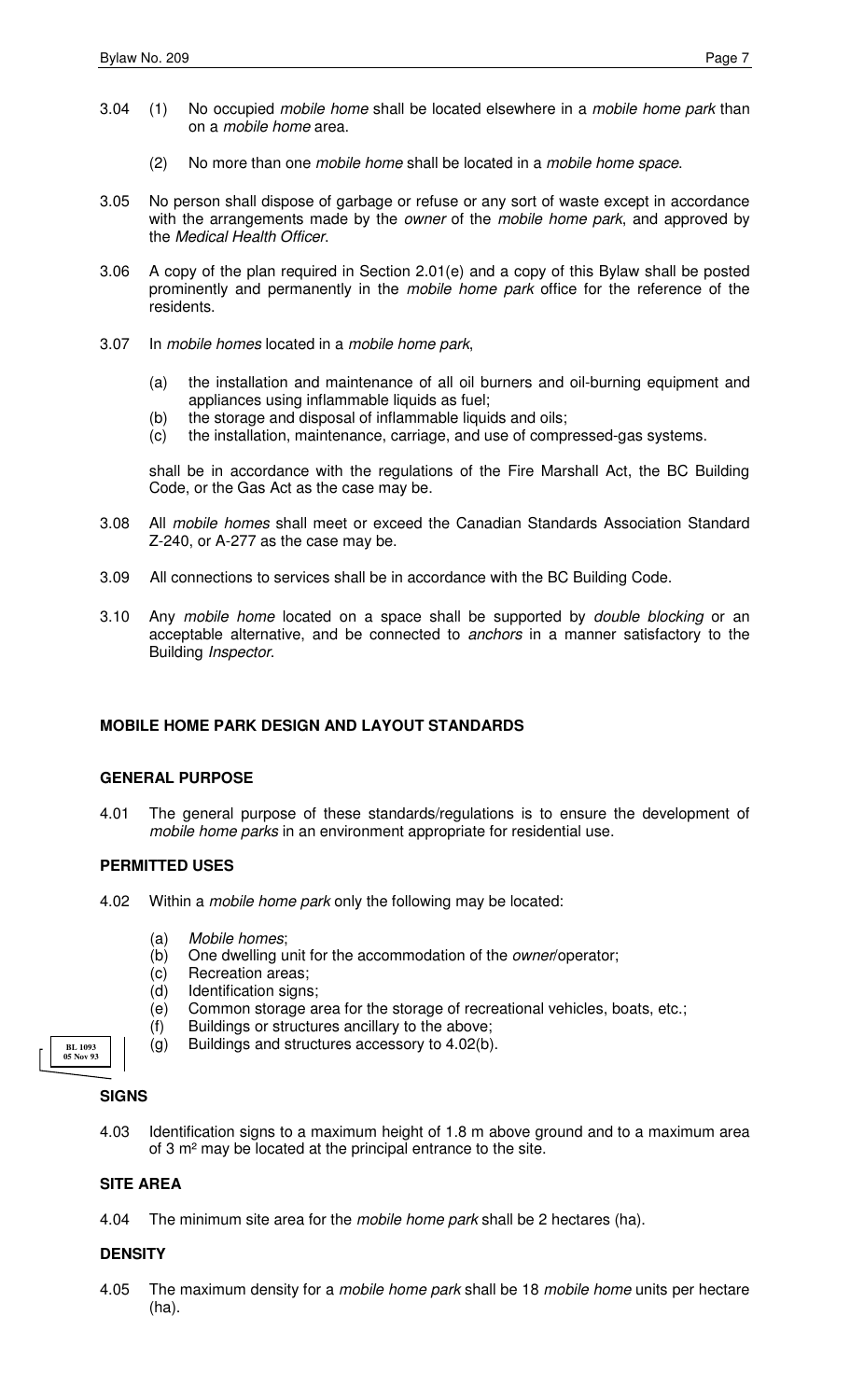- 4.06 (1) The minimum area required for a *mobile home space* shall be 370m<sup>2</sup>.
	- (2) The minimum frontage of each mobile home space abutting an internal roadway shall be 12.0 m for rectangular spaces and 9.0 m for irregular spaces, spaces located in the bulb of a cul-de-sac, or spaces located on the curve of an internal road.
		- (3) Each mobile home space shall be clearly marked off by suitable means.
		- (4) All mobile home spaces shall:
			- (a) be drained properly;
			- (b) be clearly numbered;
			- (c) have a clearly discernible mobile home pad of compacted gravel or surfaced with asphalt or concrete pavement. Mobile home pads shall have a maximum 6% longitudinal and/or 15% cross or crown gradient.

#### **SITE COVERAGE**

**BL 1081 06 Aug 93**

- 4.07 (1) The *mobile home* and additions to it, exclusive of a carport, shall not cover more than 35% of the mobile home space upon which it is situated.
	- (2) Section 4.07(2) is repealed by Bylaw 1081 adopted August 6, 1993.

# **BUFFER AREA**

**BL 1081 06 Aug 93**

**BL 1081 06 Aug 93**

- 4.08 (1) (a) To provide a *buffer area*, the mobile home spaces shall be located not less than 7.6 m from that boundary of the park abutting a public street or highway and not less than 4.6 m from the remaining boundaries of the park. These setbacks/buffer areas shall be suitably landscaped.
	- (b) Landscaping shall include, but not be limited to trees, shrubs, and other plantings, or a combination thereof. Simulated or artificial plant materials are prohibited.
	- (2) Within a buffer area:
		- (a) no recreation or service areas, except for waterfront recreation or amenity areas, may be located;
		- (b) no mobile home area nor an owner's residential plot may be located;
		- (c) no building or structure may be erected or placed, except a sign, which may only be placed within 7.6 m of any highway, and a fence and wall;
		- (d) no garbage disposal area and no part of any private sewage disposal system other than such parts of such system as may be underground shall be located;
		- (e) except where danger is involved, no plant material may be removed nor may any substance of which land is composed be deposited or removed, except as a part of a recognizable beautification scheme;
		- (f) no vehicle parking area shall be located.
	- (3) The only roads permitted in the *buffer area* are those which cross it as close to right angles as practicable and connect directly with the road system contained within the remainder of the mobile home park. No road shall traverse the buffer area and give direct access from any public highway to any mobile home space.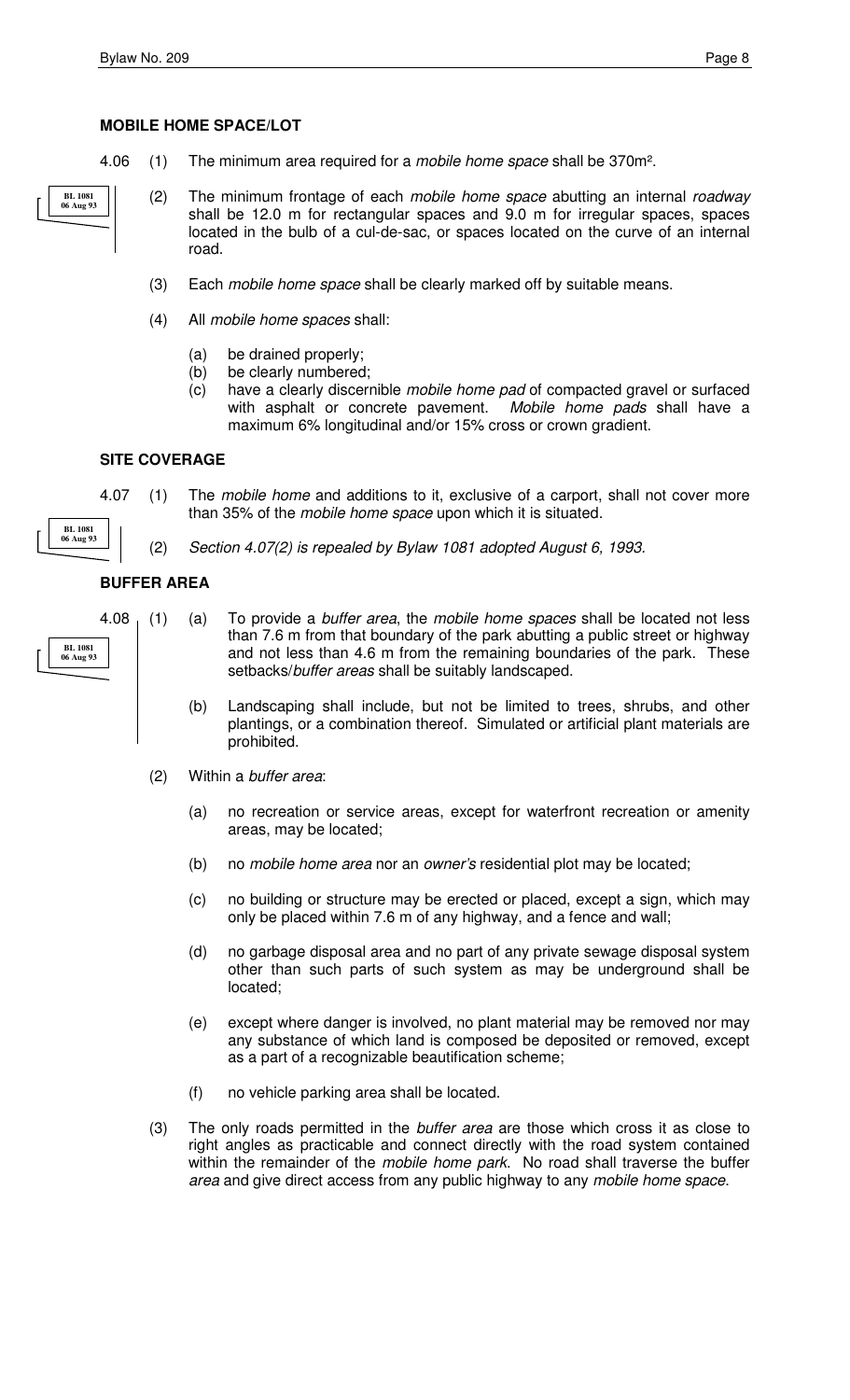# **SETBACKS**

- 4.09 (1) No part of any *mobile home* or any addition shall be located:
	- (a) Within 1.8 m of internal access road right-of-way or common parking area;
	- (b) Within 3 m of rear and side *mobile home space* lines.
	- (2) No building or structure shall exceed 7.6 m in height.

## **MOBILE HOMES PER SPACE/LOT**

4.10 No more than one mobile home shall be located on a mobile home space.

# **GROUPS AND CLUSTERS**

- 4.11 (1) Groups or clusters or mobile homes may be placed on a combined space where the area of the combined space is equal to the minimum space area required for an equal number of mobile homes on standard spaces, and where the minimum setbacks are honoured on the combined spaces perimeter line and between mobile homes.
	- (2) Notwithstanding section 4.06(1) and (2) each mobile home in a group or cluster shall have its own space which shall be clearly marked off by suitable means.

# **SKIRTINGS**

- 4.12 (1) Skirtings shall be installed within 60 days of installation of a mobile home on mobile home pad and shall have two easily removable access panels of minimum widths of 1.2 m, one providing access to the area enclosed by the skirting for inspecting or servicing the service connections to the *mobile home*. Such an access panel shall be located close to the point at which such services are located under the mobile home; and the other providing access to the area enclosed by the skirting for storage.
	- (2) Skirting shall be factory prefabricated or of equivalent quality and shall be painted or prefinished so that the design and construction shall complement the main structure.
	- (3) Skirting shall have two screen openings, each with minimum area of  $0.2 \text{ m}^2$ , for the purpose of providing cross ventilation beneath the mobile home.

## **PERMISSIBLE ADDITIONS**



- 4.13 (1) All additions to *mobile homes* shall be constructed or placed in a way that they can be easily removed for relocation.
	- (2) All attached or accessory structures such as porches, sun rooms, additions, and storage facilities shall be painted or prefinished so that the design and construction shall complement the main structure.
	- (3) All attached or accessory structures shall require a building permit and shall comply with the requirements of the BC Building Code.

# **PARKING (OFF-ROADWAY)**

- 4.14 (1) Two level easily accessible car-parking spaces shall be provided near each mobile home.
	- (2) Parking spaces shall be free of mud, be graded for proper drainage and be paved or dust free.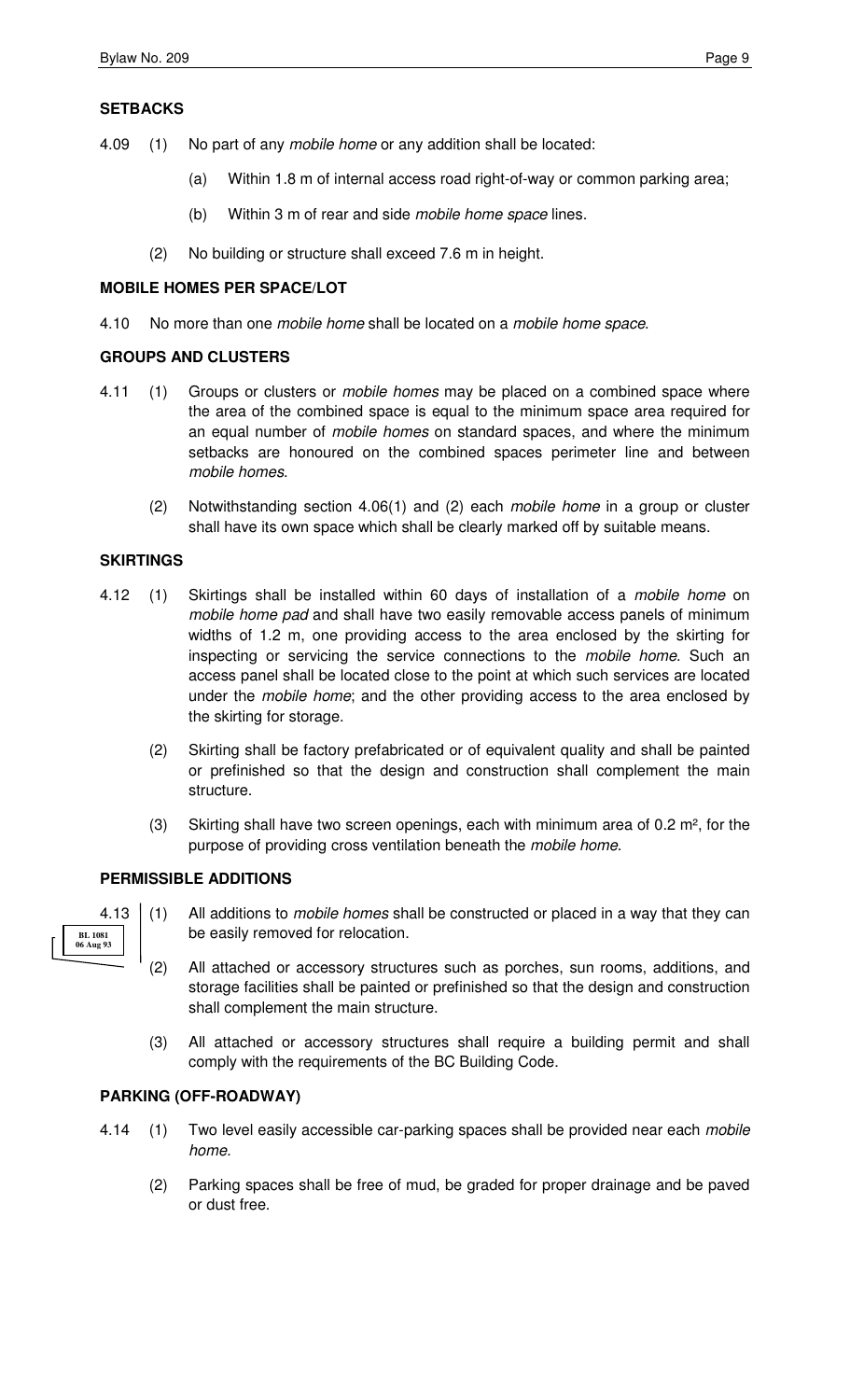## **OWNER'S RESIDENTIAL PLOT**

- 4.15 (1) An owner's residential plot shall be permitted within a mobile home park if the area of the plot is not less than  $370 \text{ m}^2$  when the residence is a *mobile home* unit and 700 m² when the residence is a conventional dwelling unit.
	- (2) An owner's residence plot shall include sufficient area to provide one off-street parking space for owner's use and minimum of 2 parking spaces for visitors and customers.

# **TENANT STORAGE**

- 4.16 (1) One storage facility (shed) may be constructed on each mobile home space, provided that:
	- (a) it is compatible in appearance with the mobile home;
	- (b) it is  $17 25$  m<sup>3</sup> in volume; and
	- (c) it does not exceed 2.4 m in height.

## **SUBDIVISION**

4.17 No land shall be subdivided, in a *mobile home park*, by means of a plan of subdivision under the Land Registry Act.

# **RECREATION AREA**

- 5.01 (1) Not less than 5% of the gross site area of the mobile home park shall be devoted to tenants recreational uses, and shall be provided in a convenient and accessible location.
	- (2) The recreation areas shall not include buffer areas, parking areas, ancillary buildings, mobile home spaces, driveways and storage areas.
	- (3) In mobile home parks where more than 1000  $m<sup>2</sup>$  of recreation space is required, two or more recreational areas may be provided.
	- (4) Recreation areas in the *mobile home park*, except indoor recreation facilities, shall be of a grass or asphalt surface and shall be properly landscaped.

#### **ACCESS, ROADWAYS AND WALKWAYS**

#### **ACCESS**

- 6.01 (1) No mobile home park shall be established or extended unless the highway access to the *mobile home park* is approved by the authority having jurisdiction.
	- (2) A second access from a public highway, separated by at least 90 m from the first access, may be required for each mobile home park containing 50 or more spaces, at the discretion of the Regional Approving Officer of the Ministry of Highways, or his designate.

# **ROADWAYS**

6.02 (1) All mobile home spaces, owner's residential plot, storage areas and service buildings as well as other facilities where access is required shall have access by internal street systems.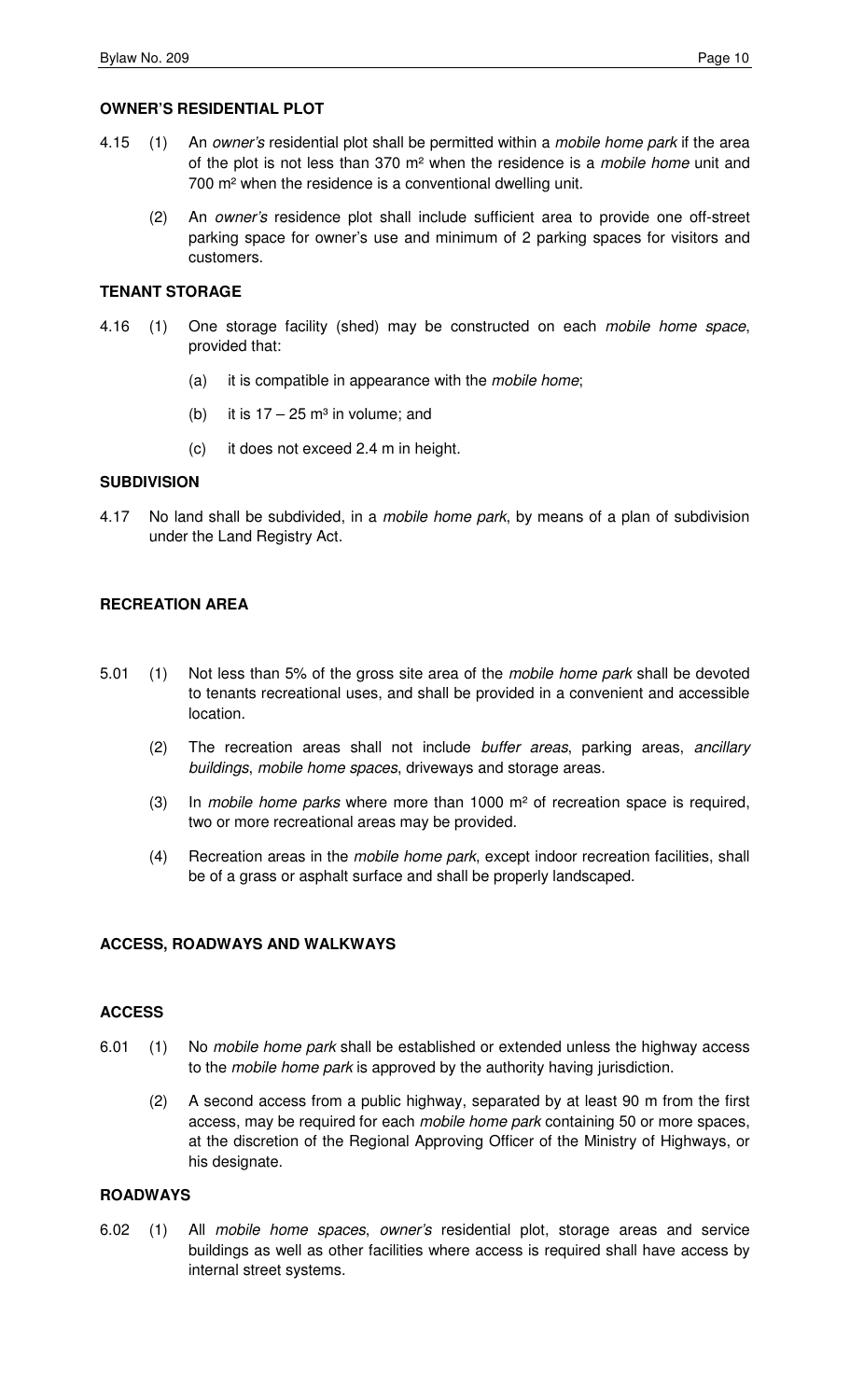- (2) (a) Access to and from a mobile home park shall be a roadway of 8.5 m minimum dust free surfaced width and a right-of-way of 18 m. No parking shall be allowed on the access road.
	- (b) Collector of distributor roads shall have an 8.5 m minimum dust free surfaced width and right-of-way of 18 m.
	- (c) Minor roadways and cul-de-sacs shall have a minimum dust free surfaced width of 6.7 m and right-of-way of 15 m.
	- (d) Cul-de-sacs and dead end roads shall not exceed 122 m in length.
- (3) Parking shall not be permitted on roadways.
- (4) All roads in a mobile home park shall be well drained and maintained.
- (5) Dead end roads and cul-de-sacs shall have a turning circle right-of-way at the dead end with a radius of at least 15 m.
- (6) Roads shall be adapted to topography with gradients not to exceed 8%.

# **WALKWAYS**

6.03 Public walkways of a minimum width of 3 m shall be provided to facilitate access to all recreation areas and common use facilities in the mobile home park.

# **ANCILLARY BUILDINGS**

- 7.01 Ancillary buildings shall:
	- (a) conform to the BC Building Code;
	- (b) be located at least 4.6 m from any mobile home space;
	- (c) be of permanent construction and adequately lighted;
	- (d) have walls, floors and partitions that can be easily cleaned;
	- (e) have all rooms well ventilated, with all openings effectively screened;
	- (f) where toilet facilities are required, separate facilities for males and females shall be provided.

## **WATER SUPPLY**

- 8.01 The owner of a mobile home park shall provide a water supply system to furnish a constant supply and adequate volume of potable water that is under a minimum working pressure of 200 kPa or not over a maximum working pressure of 350 kPa, at all outlets. Such a water system shall be designed in accordance with the plumbing regulations or with the Bylaws or regulations in force in the territorial jurisdiction in which the park is situate.
- 8.02 Potable water shall be distributed to:
	- (a) each ancillary building, if required;
	- (b) each mobile home space;
	- (c) stand pipes or hydrants, if required;
	- (d) all hose bibs.
- 8.03 Water shall not be distributed to any terminal from which the water would not be intercepted by an approved sewage fixture, excepting hose bib, stand pipes and hydrants.
- 8.04 Each water distribution branch-line serving a mobile home space shall have a minimum diameter of 18 mm.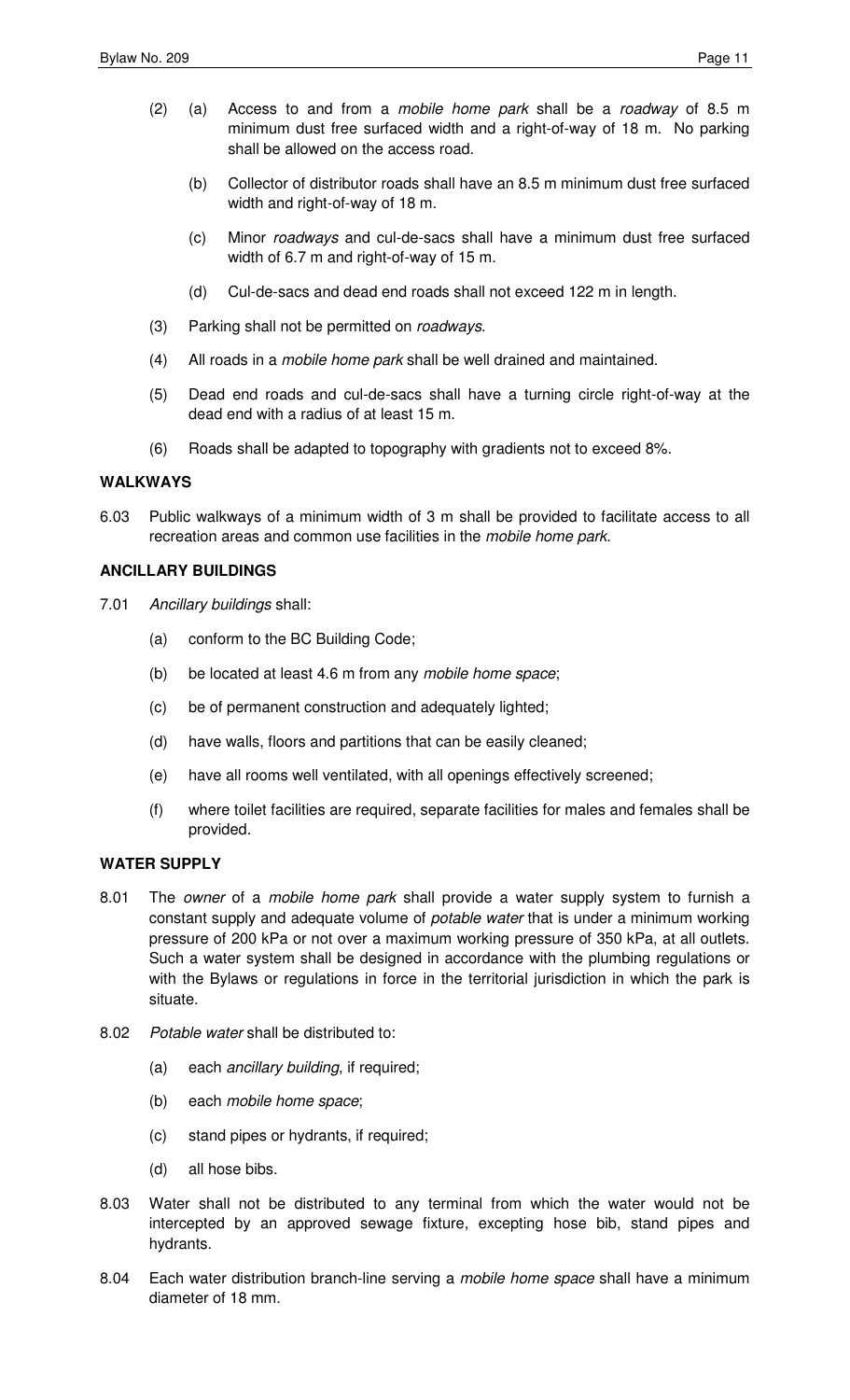## **SEWAGE SYSTEMS AND SEWAGE DISPOSAL**

9.01 The *owner* of a *mobile home park* shall provide for the disposal of all waste water and of all body wastes that are generated within the mobile home park by providing a sewage system connected to all plumbing fixtures and sewage laterals in the mobile home park.

 The sewage system shall be designed in accordance with the plumbing regulations or with the corresponding Bylaws or regulations in force in the territorial jurisdiction in which the mobile home park is situated.

9.02 The owner of a mobile home park shall provide for the disposal of all sewage and waste water from a sewer system by causing the sewer system to discharge into a public or into a private sewage disposal system. The design and installation of a private sewage disposal system shall conform to the requirements of the Health Act or the Pollution Control Act as the case may be.

#### **GARBAGE DISPOSAL**

- 10.01 (1) The owner of a mobile home park shall dispose or arrange for disposal of garbage or refuse. The overall plan for disposal must be approved by the Medical Health Officer.
	- (2) If the owner of a mobile home park establishes one or more depots within the park for the collection or garbage and refuse he shall:
		- (a) provide fly-tight metal containers in ample number;
		- (b) maintain the containers so that they shall not become foul smelling, unsightly or a breeding place for flies.
	- (3) If garbage is to be disposed of on site, the methods and locations shall be in accordance with the Pollution Control Act.

# **FIRE HYDRANTS**

- 11.01 (1) The installation of fire hydrants will be required only in areas where a reasonable fire fighting capability exists.
	- (2) In such areas fire hydrants shall be installed within 150 m of all mobile homes, service and other buildings and structures.
	- (3) Each fire hydrant shall permit the operation of two 36 mm hose streams. Each of 2 nozzles, held 1.2 m above the ground, shall deliver at least 280 liters of water per minute at a flow pressure of at least 122 kPa at the highest elevation point of the mobile home park for a duration of at least two hours.

# **STREET LIGHTING**

- 12.01 The traveled portion of each roadway shall be lighted at night to a minimum of 2 lux with a minimum of 4 lux at the following locations:
	- (a) the intersection of access roads and public highways;
	- (b) all internal intersections;
	- (c) the turning circle of cul-de-sacs;
	- (d) any point at which an internal roadway changes direction 30 degrees or more.

## **SUPERVISION AND REPORTING**

- 13.01 The owner shall maintain all park equipment, common use facilities, and public utilities in or on the mobile home park in a clean, safe, and sanitary condition.
- 13.02 Every *mobile home park* shall be kept free of inflammable debris and rubbish at all times.
- 13.03 Fires shall be made only in stoves, incinerators, or other structures designed for that purpose.